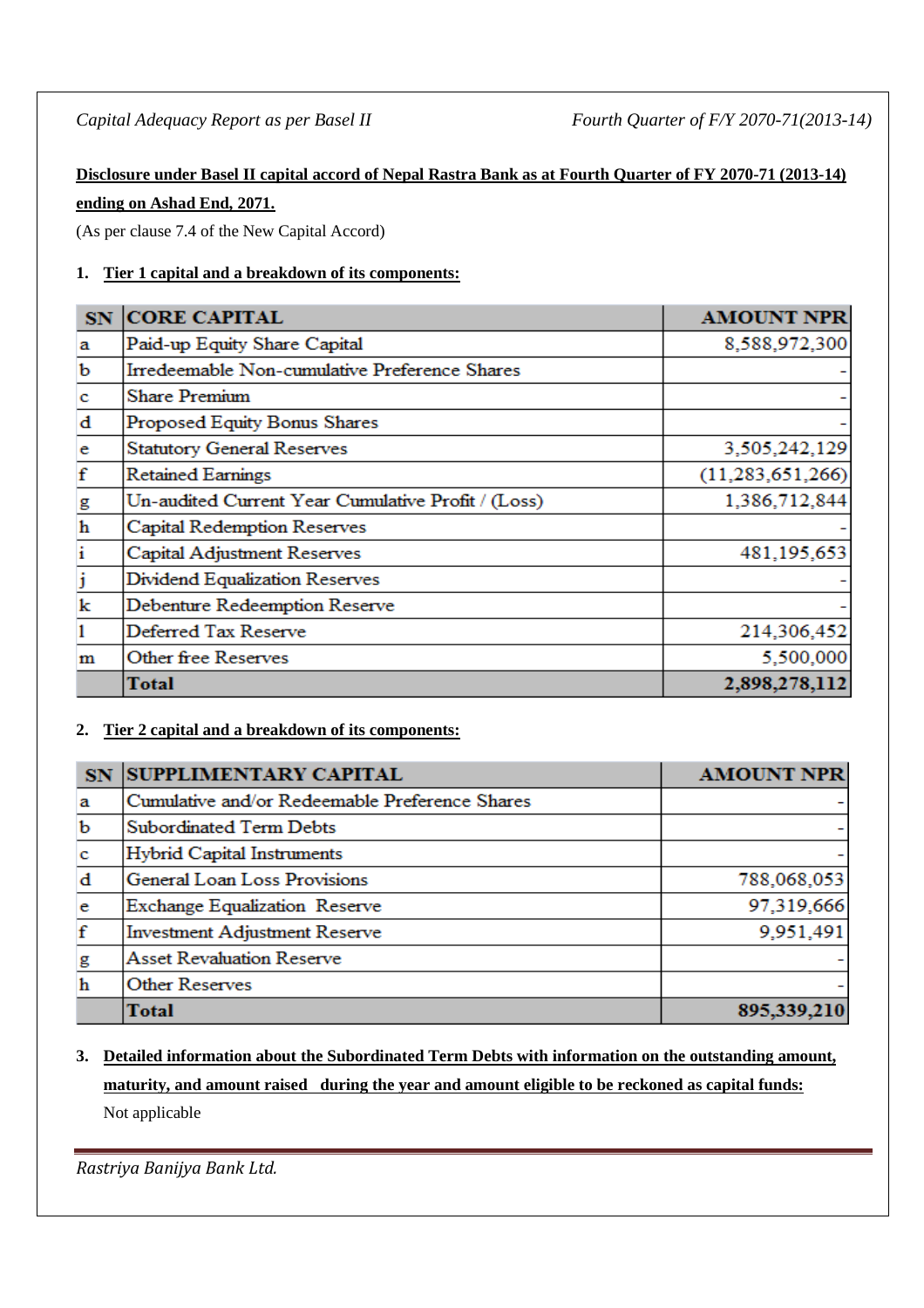# **4. Deductions from capital:**

| SN            | <b>DEDUCTION FOR CORE CAPITAL</b>                                | <b>AMOUNT NPR</b> |
|---------------|------------------------------------------------------------------|-------------------|
| a             | Goodwill                                                         |                   |
| $\mathbf b$   | <b>Fiticious Assets</b>                                          |                   |
| $\mathbf{c}$  | Investment in Equity of Licensed Financial Intitutions           | 221,695,845       |
| d             | Investment in Equity of Institutions with Financial Interests    | 36,250,000        |
| $\mathbf{e}$  | Investment in Equity of Institutions in excess of the Limits     |                   |
| $\mathbf f$   | Investments arising out of Underwriting Commitments              |                   |
|               | Reciprocal Crossholdings                                         |                   |
| $\frac{g}{h}$ | Purchase of Land and Buildings in Excess of Limit and Unutilized |                   |
| i             | <b>Other Deductions</b>                                          |                   |
|               | <b>Adjustment under Pillar II</b>                                |                   |
|               | Less: Shortfall in Provision (6.4a 1)                            |                   |
|               | Less: Loans and Facilities extended to Related Parties and       | 2,191,025         |
|               | Total                                                            | 260,136,870       |

## **5. Total qualifying capital fund: NPR . 3,533,480,452**

# **6. Capital adequacy ratios: 5.60%**

| <b>CAPITAL ADEQUACY RATIOS</b>                                | <b>Current Quarter</b> |
|---------------------------------------------------------------|------------------------|
| Tier 1 Capital to Total Risk Weighted Exposures (After Bank's |                        |
| adjustments of Pillar II)                                     | 4.18%                  |
| Tier 1 and Tier 2 Capital to Total Risk Weighted              |                        |
| Exposures (After Bank's adjustments of Pillar II)             | 5.60%                  |

# **7. Risk weighted exposures for Credit Risk, Operational Risk and Market Risk:**

| <b>SN</b>    | <b>RISK WEIGHTED EXPOSURES</b>                                  | <b>AMOUNT (NPR)</b> |
|--------------|-----------------------------------------------------------------|---------------------|
| a            | <b>Credit Risk</b>                                              | 51,121,757,389      |
| b            | <b>Operational Risk</b>                                         | 7,807,348,870       |
| $\mathbf{c}$ | <b>Market Risk</b>                                              | 54,415,671          |
|              | Adjustment under Pillar II                                      |                     |
|              | Add: 4 % of the total Risk Weighted Exposures for               | 2,359,340,877       |
|              | unsatisfactory overall risk management policies and procedures  |                     |
|              | $(6.4a\,9)$                                                     |                     |
|              | Add: % oTotal Deposit RWE due to insufficient Liquid Asset      |                     |
|              | Add: 4% of Gross total Income of Previous Financial Year for    | 1,702,581,468       |
|              | Inadequate Operational Risk Management Process(6.4a 7)          |                     |
|              | <b>Total Risk Weighted Exposures (After Banks adjustment of</b> | 63,045,444,27       |

*Rastriya Banijya Bank Ltd.*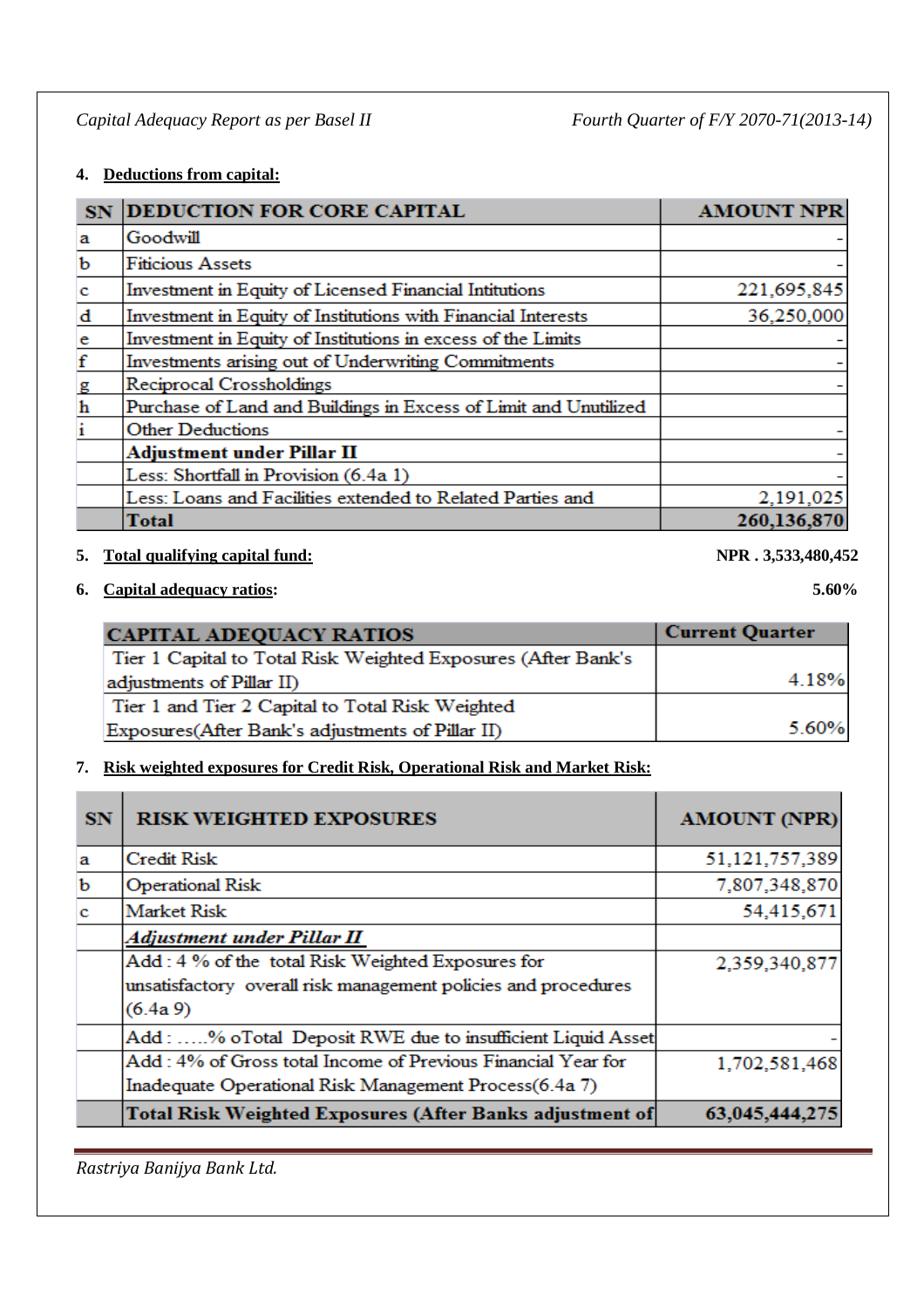#### **8. Risk Weighted Exposures under each of 11 categories of Credit Risk:**

| <b>SN</b> | <b>Particulars</b>                      | <b>AMOUNT (NPR</b> |
|-----------|-----------------------------------------|--------------------|
| 1         | Claims on govt. and central bank        |                    |
| 2         | Claims on other official entities       |                    |
| 3         | Claims on banks                         | 679,821,368        |
| 4         | Claims on corporate and securities firm | 17,291,078,022     |
| 5         | Claims on regulatory retail portfolio   | 18,698,970,821     |
| 6         | Claim secured by residential properties | 2,497,119,685      |
| 7         | Claims secured by commercial real state | 1,104,096,532      |
| 8         | Past due claims                         |                    |
| 9         | High risk claims                        | 3,952,165,711      |
| 10        | Other assets                            | 4,147,670,693      |
| 11        | Off Balance sheet items                 | 2,750,834,555      |
|           | <b>Total</b>                            | 51,121,757,389     |

#### **9. Total risk weighted exposure calculation table:**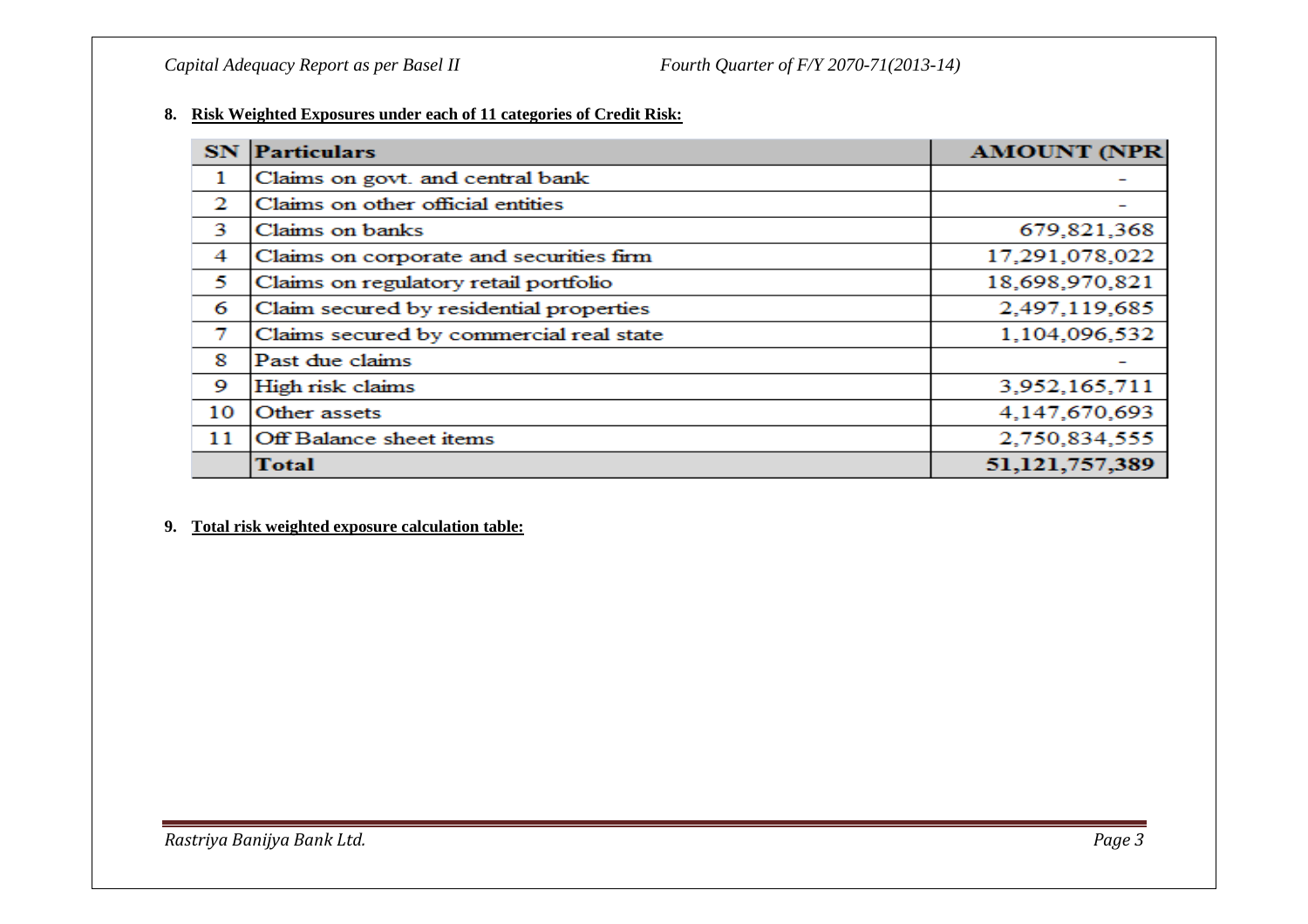| Capital Adequacy Report as per Basel II                          |                          |                                     | Fourth Quarter of F/Y 2070-71(2013-14) |                   |                       |                                          |
|------------------------------------------------------------------|--------------------------|-------------------------------------|----------------------------------------|-------------------|-----------------------|------------------------------------------|
|                                                                  | <b>2071 Ashad</b>        |                                     |                                        |                   |                       |                                          |
| <b>Assets</b>                                                    | <b>Book Value</b>        | <b>Specific</b><br><b>Provision</b> | <b>Eligible CRM</b>                    | <b>Net Amount</b> | <b>Risk</b><br>Weight | <b>Risk Weighted</b><br><b>Exposures</b> |
| <b>On Balance Sheet Transactions</b>                             | (a)                      | (Ъ)                                 | (c)                                    | $(d)=(a)-(b)-(c)$ | (e)                   | $(f) = (d)^*(e)$                         |
| <b>Cash Balance</b>                                              | 3,027,642,565            | ÷                                   | ۰                                      | 3,027,642,565     | 0%                    |                                          |
| Balance with Nepal Rastra Bank (NRB)                             | 21.110.276.279           | L.                                  | ÷.                                     | 21.110.276.279    | 0%                    |                                          |
| Gold                                                             |                          | $\sim$                              | $\sim$                                 |                   | 0%                    | $\sim$                                   |
| Investments in Government of Nepal Bonds                         | 30,492,826,919           | $\sim$                              | $\sim$                                 | 30,492,826,919    | 0%                    |                                          |
| All Claims on Government of Nepal                                | 4,009,886,274            | ÷.                                  | ÷,                                     | 4,009,886,274     | 0%                    |                                          |
| <b>Investments in NRB Bonds</b>                                  | $\sim$                   | $\sim$                              | $\overline{\phantom{a}}$               |                   | 0%                    | $\sim$                                   |
| All Claims on Nepal Rastra Bank                                  | $\sim$                   | $\sim$                              | $\overline{\phantom{0}}$               |                   | 0%                    |                                          |
| Claims on Foreign Government and Central Banks (ECA rating 0     | $\sim$                   | ÷.                                  | L,                                     |                   | 0%                    |                                          |
| Claims on Foreign Government and Central Banks (ECA rating 2)    | $\sim$                   | $\sim$                              | ÷.                                     | $\sim$            | 20%                   | $\sim$                                   |
| Claims on Foreign Government and Central Banks (ECA rating 3)    | $\overline{\phantom{a}}$ | $\equiv$                            | $\sim$                                 |                   | 50%                   |                                          |
| Claims on Foreign Government and Central Banks (ECA rating 4     | $\sim$                   | $\sim$                              | Ξ                                      |                   | 100%                  |                                          |
| Claims on Foreign Government and Central Banks (ECA rating 7     | $\sim$                   | $\equiv$                            | $\sim$                                 | $\sim$            | 150%                  | $\sim$                                   |
| Claims on BIS, IMF, ECB, EC and Multilateral Development Bar     | $\sim$                   | $\overline{\phantom{0}}$            | $\overline{\phantom{a}}$               |                   | 0%                    |                                          |
| Claims on Other Multilateral Development Banks                   | $\sim$                   | ÷.                                  | ÷.                                     |                   | 100%                  |                                          |
|                                                                  | $\overline{a}$           | $\sim$                              | $\overline{\phantom{a}}$               |                   | 20%                   |                                          |
| Claims on Public Sector Entities (ECA rating 0-1)                |                          |                                     |                                        |                   |                       |                                          |
| Claims on Public Sector Entities (ECA rating 2)                  | $\sim$                   | $\sim$                              | $\sim$                                 |                   | 50%                   |                                          |
| Claims on Public Sector Entities (ECA rating 3-6)                |                          |                                     | ÷.                                     |                   | 100%                  |                                          |
| Claims on Public Sector Entities (ECA rating 7)                  | 1,277,076,155            | 4,975,000                           | $\sim$                                 | 1,272,101,155     | 150%                  | 1,908,151,733                            |
| Claims on Domestic Banks that fulfill Capital Adequacy Requireme | 707,799,477              | ÷.                                  | $\overline{\phantom{a}}$               | 707,799,477       | 20%                   | 141,559,895                              |
| Claims on Domestic Banks that do not fulfill Capital Adequacy    |                          |                                     |                                        |                   |                       |                                          |
| Requirement                                                      | 291,876,521              | ÷                                   | ۰                                      | 291,876,521       | 100%                  | 291,876,521                              |
| Claims on Foreign Banks (ECA rating 0-1)                         | 1,176,359,632            | $\overline{\phantom{a}}$            | ÷,                                     | 1,176,359,632     | 20%                   | 235, 271, 926                            |
| Claims on Foreign Banks (ECA rating 2)                           | 7,455,830                | $\sim$                              | $\overline{a}$                         | 7,455,830         | 50%                   | 3,727,915                                |
| Claims on Foreign Banks (ECA rating 3-6)                         | 34,465,381               | 27,080,271                          | $\sim$                                 | 7,385,110         | 100%                  | 7,385,110                                |
| Claims on Foreign Banks (ECA rating 7)                           |                          | $\sim$                              | ÷.                                     |                   | 150%                  |                                          |
| Claims on Foreign Banks established in SAARC Region with         |                          |                                     |                                        |                   |                       |                                          |
| buffer capital of 1% over the regulatory requirement of their    |                          |                                     |                                        |                   |                       |                                          |
| country                                                          |                          | $\overline{\phantom{a}}$            |                                        |                   | 20%                   |                                          |
| Claims on Domestic Corporates                                    | 15,387,318,892           | ÷.                                  | 4,392,602                              | 15,382,926,290    | 100%                  | 15,382,926,290                           |
| Claims on Foreign Corporates (ECA rating 0-1)                    | $\sim$                   | $\sim$                              | ÷.                                     |                   | 20%                   |                                          |
| Claims on Foreign Corporates (ECA rating 2)                      | $\sim$                   | ÷                                   | ÷.                                     |                   | 50%                   |                                          |
| Claims on Foreign Corporates (ECA rating 3 -6)                   | $\sim$                   | ÷.                                  | ÷,                                     |                   | 100%                  |                                          |
| Claims on Foreign Corporates (ECA rating 7)                      |                          | ÷                                   | $\overline{a}$                         |                   | 150%                  |                                          |
| Regulatory Retail Portfolio (Not Overdue)                        | 33,675,292,711           | $\sim$                              | 8,743,331,617                          | 24,931,961,094    | 75%                   | 18,698,970,821                           |
| Regulatory Retail Portfolio Except for Granularity               |                          | ÷                                   |                                        |                   | 100%                  |                                          |
| Claims Secured by Residential Properties                         | 4,161,866,142            | ÷                                   | $\sim$                                 | 4,161,866,142     | 60%                   | 2,497,119,685                            |
| Claims not fully Secured by Residential Properties               |                          |                                     | $\overline{\phantom{a}}$               | $\sim$            | 150%                  |                                          |
| Claims Secured by Residential Properties (Overdue)               | 24,784,927               | 24,784,927                          | $\overline{a}$                         |                   | 100%                  |                                          |
| Claims Secured by Commercial Real Estate                         | 1,104,096,532            |                                     | $\overline{\phantom{a}}$               | 1,104,096,532     | 100%                  | 1,104,096,532                            |
| Past due Claim (Except for claims secured by Residetial          |                          |                                     |                                        |                   |                       |                                          |
| Properties)                                                      | 2,378,011,417            | 2,538,890,113                       |                                        |                   | 150%                  |                                          |
| <b>High Risk Claims</b>                                          | 2,634,777,141            | $\sim$                              | Ξ                                      | 2,634,777,141     | 150%                  | 3,952,165,711                            |
| Investments in Shares and Capital Instruments of company listed  |                          |                                     |                                        |                   |                       |                                          |
| in Stock Exchange                                                | 285,700                  | $\sim$                              | ÷.                                     | 285,700           | 100%                  | 285,700                                  |
| Investments in Shares and Capital Instruments of company not     |                          |                                     |                                        |                   |                       |                                          |
| listed in Stock Exchange                                         | 32,936,000               | 13,088,000                          | L,                                     | 19,848,000        | 150%                  | 29,772,000                               |
| Employee Loans secured by residnetial properties                 |                          | $\sim$                              | $\sim$                                 |                   | 60%                   | $\overline{\phantom{0}}$                 |
| Interest Receivable/Claims on Government securities              | 62,592,997               |                                     | $\sim$                                 | 62,592,997        | 0%                    |                                          |
| Cash and Other transit items in receivable                       | 277,191,801              | 36,384,647                          | $\overline{\phantom{a}}$               | 240,807,155       | 20%                   | 48, 161, 431                             |
| <b>Other Assets</b>                                              | 15.879.714.093           | 11.810.262.530                      |                                        | 4.069.451.562     | 100%                  | 4,069,451,562                            |
| <b>Total</b>                                                     | 137,754,533,385          | 14,455,465,488                      | 8,747,724,219                          | 114,712,222,375   |                       | 48,370,922,834                           |
|                                                                  |                          |                                     |                                        |                   |                       |                                          |

*Rastriya Banijya Bank Ltd. Page 4*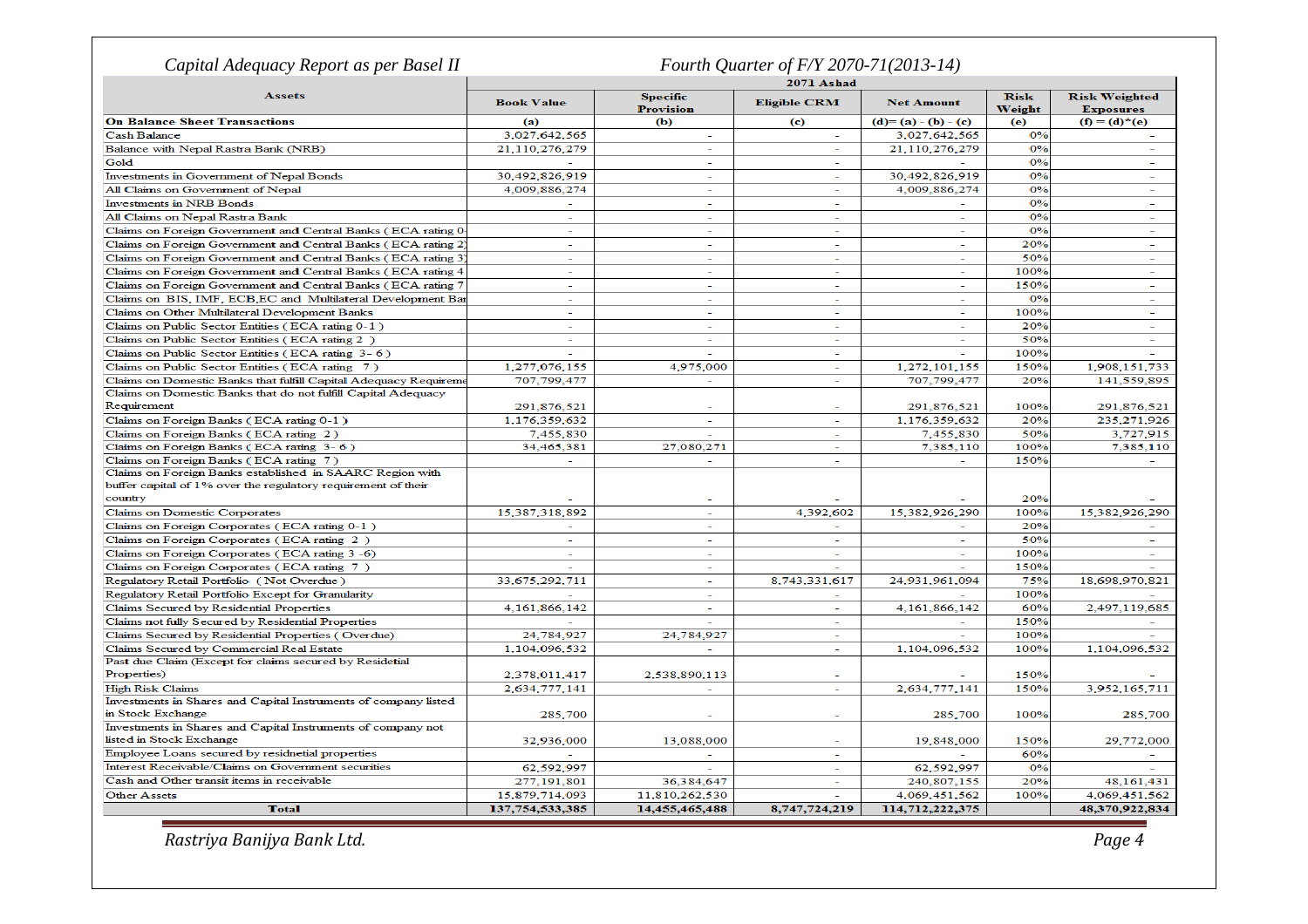| Capital Adequacy Report as per Basel II                            |                          |                                     | 2071 Ashad               | Fourth Quarter of F/Y 2070-71(2013-14) |                       |                                          |  |  |
|--------------------------------------------------------------------|--------------------------|-------------------------------------|--------------------------|----------------------------------------|-----------------------|------------------------------------------|--|--|
| <b>Assets</b>                                                      | <b>Book Value</b>        | <b>Specific</b><br><b>Provision</b> | <b>Eligible CRM</b>      | <b>Net Amount</b>                      | <b>Risk</b><br>Weight | <b>Risk Weighted</b><br><b>Exposures</b> |  |  |
| <b>Off Balance Sheet Transactions</b>                              | (a)                      | (b)                                 | (c)                      | $(d)=(a)-(b)-(c)$                      | (e)                   | $(f) = (d)^*(e)$                         |  |  |
| <b>Revocable Commitments</b>                                       |                          | $\sim$                              | ٠                        |                                        | 0%                    | $\sim$                                   |  |  |
| <b>Bills Under Collection</b>                                      | 213,371,191              | $\overline{a}$                      | $\overline{\phantom{0}}$ | 213,371,191                            | 0%                    | $\sim$                                   |  |  |
| Forward Exchange Contract Liabilities                              | $\mathbf{r}$             | $\sim$                              | ÷                        |                                        | 10%                   | $\overline{\phantom{a}}$                 |  |  |
| LC Commitments with Original Maturity Upto 6 months-               |                          |                                     |                          |                                        |                       |                                          |  |  |
| Domestic counterparty                                              | 809,902,960              |                                     | 63,578,435               | 746,324,525                            | 20%                   | 149,264,905                              |  |  |
| -Foreign Counterparty (ECA 0-1)                                    | $\overline{\phantom{a}}$ | $\sim$                              | $\sim$                   | $\sim$                                 | 20%                   |                                          |  |  |
| -Foreign Counterparty (ECA 2)                                      | $\sim$                   | ÷,                                  | ÷.                       |                                        | 50%                   |                                          |  |  |
| -Foreign Counterparty (ECA 3 -6)                                   | $\sim$                   | $\overline{\phantom{a}}$            | $\overline{\phantom{a}}$ | $\sim$                                 | 100%                  | ÷                                        |  |  |
| -Foreign Counterparty (ECA 7)                                      |                          | ÷                                   | $\overline{\phantom{a}}$ |                                        | 150%                  |                                          |  |  |
| LC Commitments with Original Maturity Over 6 months -              |                          |                                     |                          |                                        |                       |                                          |  |  |
| Domestic counterparty                                              | 73,420,937               | $\sim$                              | $\sim$                   | 73,420,937                             | 50%                   | 36,710,468                               |  |  |
| -Foreign Counterparty (ECA 0-1)                                    |                          | $\overline{a}$                      | $\overline{\phantom{a}}$ |                                        | 20%                   |                                          |  |  |
| -Foreign Counterparty (ECA 2)                                      | $\overline{\phantom{0}}$ | $\sim$                              | $\equiv$                 | $\sim$                                 | 50%                   | $\sim$                                   |  |  |
| -Foreign Counterparty (ECA 3-6)                                    | $\overline{\phantom{a}}$ | ÷,                                  | $\overline{\phantom{a}}$ |                                        | 100%                  | $\equiv$                                 |  |  |
| -Foreign Counterparty (ECA 7)                                      |                          | ÷.                                  | $\sim$                   |                                        | 150%                  |                                          |  |  |
| Bid Bod, Performance Bond and Counter Guarantee                    |                          |                                     |                          |                                        |                       |                                          |  |  |
| - Domestic Counterparty                                            | 1,317,606,038            | $\overline{\phantom{a}}$            | 84,295,869               | 1,233,310,169                          | 50%                   | 616,655,084                              |  |  |
| -Foreign Counterparty (ECA 0-1)                                    |                          | ÷,                                  |                          |                                        | 20%                   |                                          |  |  |
| -Foreign Counterparty (ECA 2)                                      | $\sim$                   | $\overline{a}$                      | $\overline{a}$           | $\equiv$                               | 50%                   | $\blacksquare$                           |  |  |
| -Foreign Counterparty (ECA 3-6)                                    | $\overline{a}$           | $\overline{a}$                      | $\overline{\phantom{a}}$ | $\overline{a}$                         | 100%                  | $\overline{a}$                           |  |  |
| -Foreign Counterparty (ECA 7)                                      |                          | ÷,                                  | ÷,                       | $\overline{a}$                         | 150%                  | $\overline{a}$                           |  |  |
| <b>Underwritting Commitments</b>                                   |                          | $\sim$                              | $\overline{\phantom{a}}$ |                                        | 50%                   |                                          |  |  |
| Lending of Banks Securities or Posting of Securities as Collateral | $\sim$                   | $\sim$                              | $\overline{\phantom{a}}$ | $\sim$                                 | 100%                  | $\sim$                                   |  |  |
| Repurchase agreements, assets sale with recourse                   |                          | $\overline{\phantom{a}}$            | $\overline{\phantom{a}}$ |                                        | 100%                  |                                          |  |  |
| <b>Advance Payment Guarantee</b>                                   | 145,054,135              | $\sim$                              | ÷                        | 145,054,135                            | 100%                  | 145,054,135                              |  |  |
| <b>Financial Guarantee</b>                                         |                          | $\sim$                              | $\overline{\phantom{a}}$ |                                        | 100%                  |                                          |  |  |
| Acceptances and Endorsements                                       | $\overline{\phantom{a}}$ | $\sim$                              | $\sim$                   | $\sim$                                 | 100%                  | $\sim$                                   |  |  |
| Unpaid Portion of Partly paid shares and securities                |                          | $\overline{\phantom{0}}$            | $\equiv$                 |                                        | 100%                  |                                          |  |  |
| Irrevocable Credit Commitments (short term)                        | 3,027,014,142            | $\sim$                              | $\overline{\phantom{a}}$ | 3,027,014,142                          | 20%                   | 605,402,828                              |  |  |
| Irrevocable Credit Commitments (long term)                         |                          | ÷.                                  | $\overline{\phantom{a}}$ |                                        | 50%                   |                                          |  |  |
| Claims on foreign bank incorporated in SAARC region operating      |                          |                                     |                          |                                        |                       |                                          |  |  |
| with a buffer of 1% above their respective regulatory capital      |                          |                                     |                          |                                        | 20%                   |                                          |  |  |
| requirement                                                        |                          |                                     |                          |                                        |                       |                                          |  |  |
| Other Contingent Liabilities                                       | 1,197,747,133            | ÷,                                  | $\overline{\phantom{a}}$ | 1,197,747,133                          | 100%                  | 1,197,747,133                            |  |  |
| <b>Unpaid Guarantee Claims</b>                                     |                          | L,                                  |                          |                                        | 200%                  |                                          |  |  |
| <b>Total</b>                                                       | 6,784,116,537            | ÷.                                  | 147,874,304              | 6,636,242,233                          |                       | 2,750,834,555                            |  |  |
| Rastriya Banijya Bank Ltd.                                         |                          |                                     |                          |                                        |                       |                                          |  |  |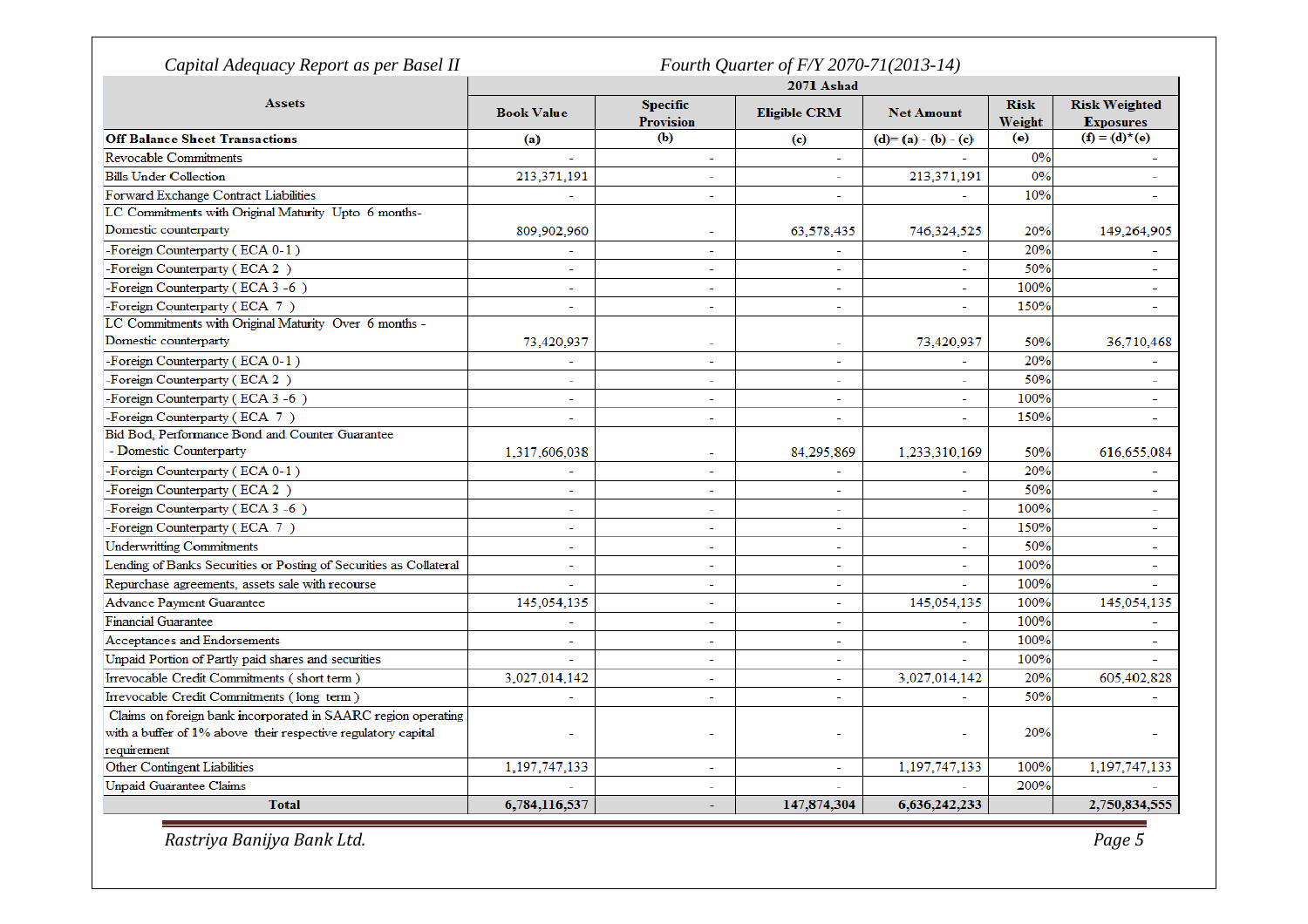**10. Amount of NPA:**

Gross: **NPR 2,402,796,343 Net**: **NPR** (160,878,696)

**11. NPA ratios:**

Gross: 3.95% **Net:** (0.28%)

### **12. Movement of NPA:**

### **AMOUNT (NPR)**

|                             | <b>Ashad 2071</b> | Chaitra 2070  | <b>Changes</b>  |
|-----------------------------|-------------------|---------------|-----------------|
| <b>Non-performing Loans</b> | <b>Gross</b>      | <b>Gross</b>  |                 |
|                             | 2,402,796,344     | 2,550,707,796 | (147, 911, 453) |
| Restructured Loan           | 268,944,903       | 433,097,324   | (164, 152, 421) |
| Substandard loan            | 205,092,070       | 142,412,000   | 62,680,071      |
| Doubtful Loan               | 84,414,895        | 85,281,885    | (866,990)       |
| Loss Loan                   | 1,844,344,475     | 1,889,916,588 | (45, 572, 113)  |

#### **13. Write off of loans & Interest suspense:**

Loans were not written off during this quarter. Balance of Interest suspense account as on this quarter end is NPR. 10,912,696,290.

| <b>Particulars</b>       | <b>Ashad 2071</b> | Chaitra 2070   | <b>Changes</b>  |
|--------------------------|-------------------|----------------|-----------------|
| <b>Interest Suspense</b> | 10,912,696,290    | 11.681.690.444 | (768, 994, 154) |

#### **14. Movement in Loan loss provisions and interest suspense:**

Loan Loss Provision as on end of this quarter is NPR. 3,385,004,192. It has been decreased by NPR 64,022,279 in this quarter as compared to last quarter.

| <b>Particulars</b>        | <b>Ashad 2071</b> | Chaitra 2070  | <b>Changes</b> |
|---------------------------|-------------------|---------------|----------------|
| Total Loan Loss provision | 3,385,004,192     | 3,449,026,471 | (64,022,279)   |

| Rastriya Banijya Bank Ltd. | Page 6 |
|----------------------------|--------|
|                            |        |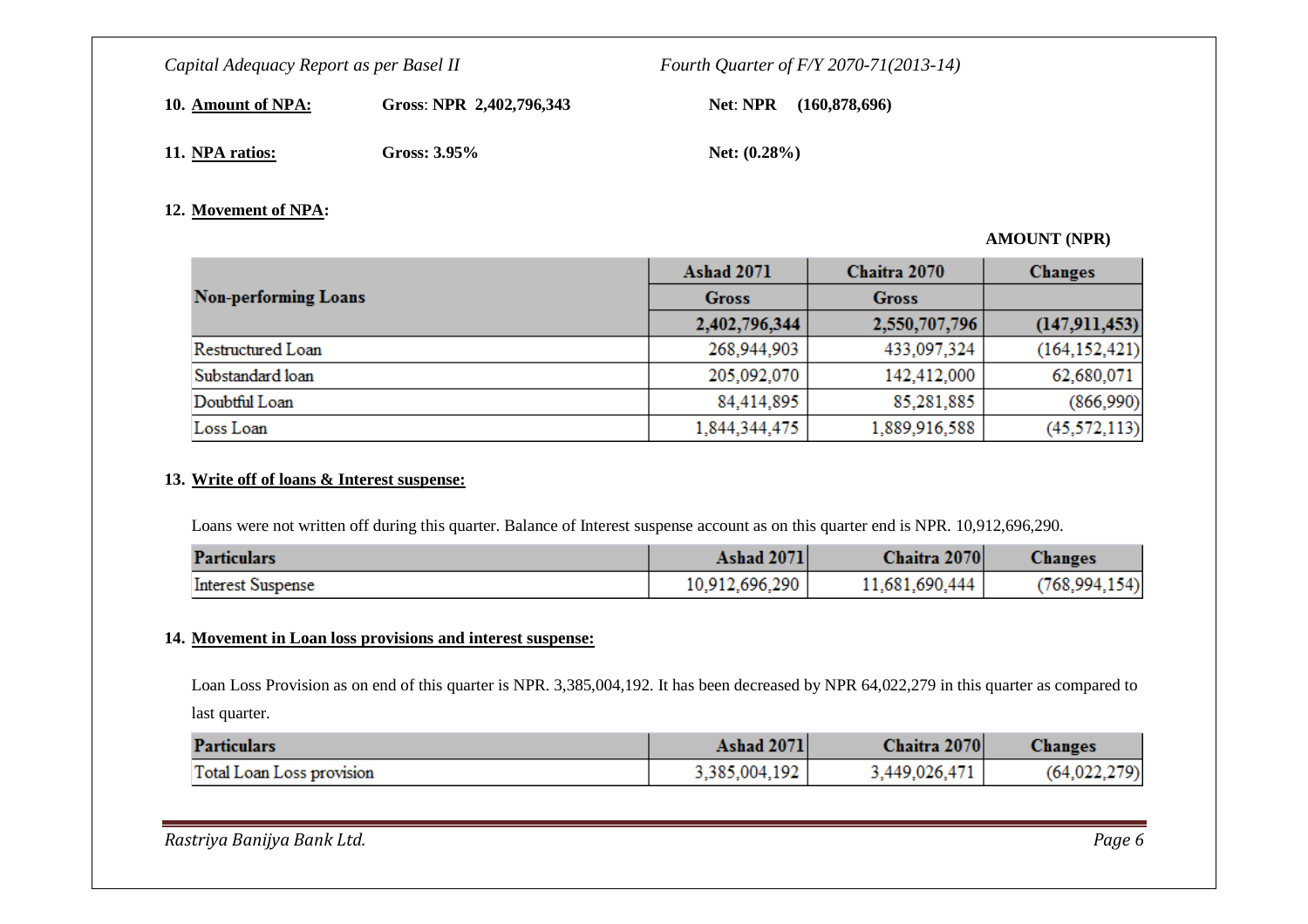#### **15. Detail of additional Loan Loss provision:**

Additional loan loss provision of Rs. 236,808,626.33 has been provided above minimum requirement of NRB directives on pass loan category.

#### **16. Segregation of investment portfolio into Held for trading, Held to maturity and Available for sale category:**

All the investments are classified as held to maturity category except holding in banks, financial Institution and organized bodies which are categorized as available for sale.

#### **17. Risk Management System:**

The Bank is fully owned by the Government of Nepal. The Capitalization Plan of the bank has been successfully implemented increasing its capital base. The Board of Directors and the Management of the Bank are responsible for implementing and strengthening Risk Management Systems.

#### **Credit risk management system:**

- • Risk Management Committee, Central Credit Committee chaired by CEO, DGM level Credit Committee, Credit Committee at Department level, Regional Office Credit Committee, Branch Office Credit Committee and Credit Chief are responsible at different level to identify and implement tools to mitigate credit risk.
- $\bullet$  Credit is approved, disbursed, monitored and reviewed following credit approval, disbursement, monitoring and review procedures described in the "Credit Manual 2060" and internal circular issued by the management from time to time.
- Risk Management Committee and Loan Recovery and Debt Restructuring Committee are responsible to identify large and problematic loans and to recovery write off of such loan.
- Credit concentration is monitored periodically and the bank bears a highly diverse credit portfolio with large number of borrowers.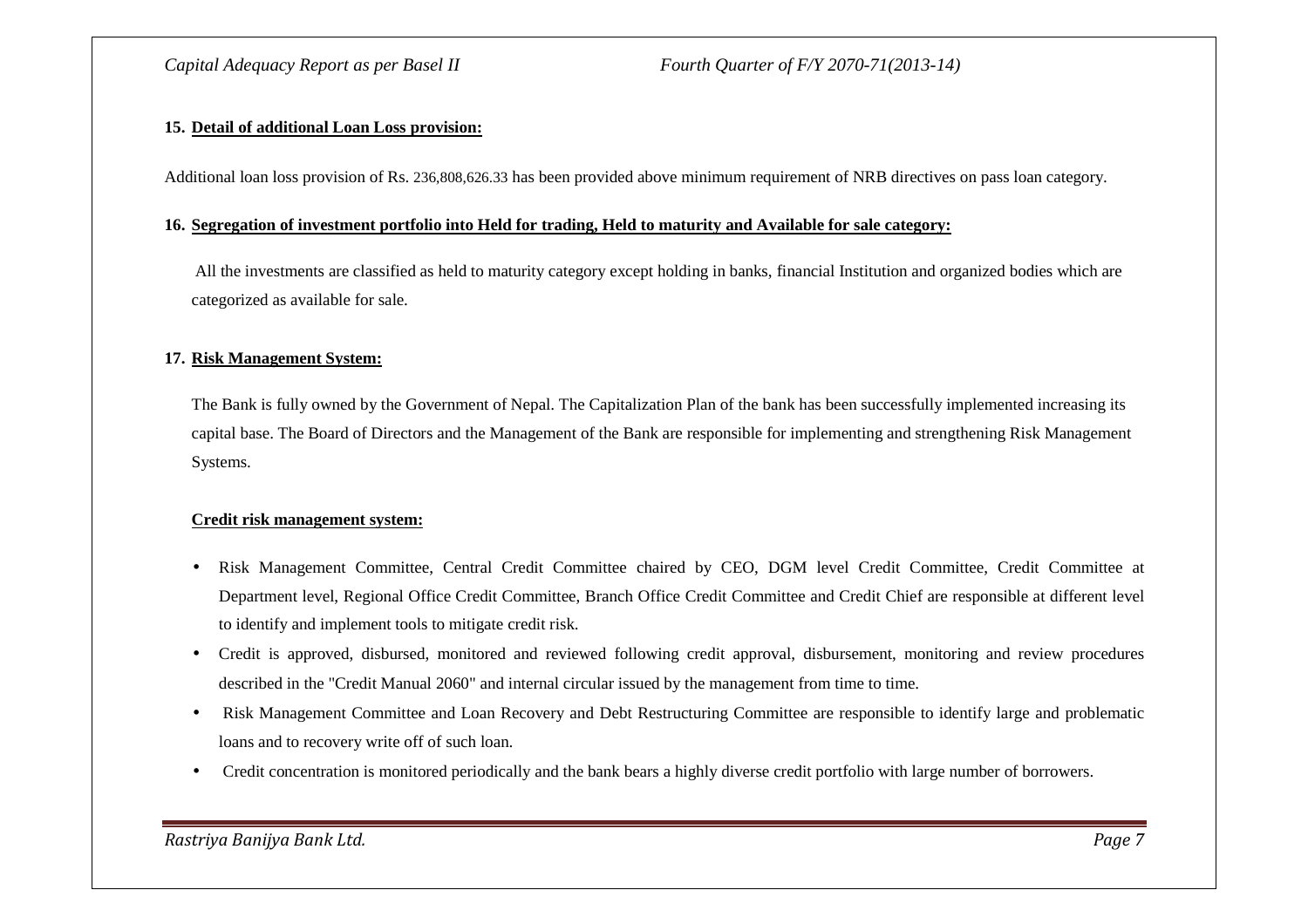The responsibility for review of investment on half yearly basis has been vested to Internal Audit Department by the Treasury and •Investment Manual of the Bank. The investment review report is submitted to Nepal Rastra Bank and Treasury Department by the Internal Audit Department on half yearly basis.

#### **Market Risk Management Systems:**

- • The Bank uses the liquidity table and gap analysis for management of market risk. The Bank has its own Investment and Treasury Operations Manual as a guiding document for the management of market risk.
- $\bullet$  Assets and Liabilities Committee (ALCO) has been established to review the interest rate exposures at periodic intervals and suggest corrective measures to the management. The ALCO also reviews liquidity risk on monthly basis.

#### **Operational Risk Management System:**

- $\bullet$  Different aspects of operational risks are addressed by in various policies, manuals, circulars and instructions of the Bank. The following policies, procedures and guidelines are implemented by the Bank, which contains relative controls to address different aspects of risks associated with the operations.
	-
	- Investment and Treasury Operations Manual Credit Manual 2060
	- Collateral Security Valuation Directives 2064 Accounting Manual 2061
	- Financial Administration Bye-Rules 2068 RBBL Loan Write Off Bye-Rules 2062
	- Budget Manual 2060 Audit Manual 2060
	-
	-
- Functional Organizational Structure Branch Operation Manual 2064 (as updated 2069)
	-
	-
	-
	-
- -Agricultural Loan Policy and Manual 2069 Loan Recovery and Debt Restructuring Directives 2061
- Employee Service Bye Rule 2070 Departmental Operating Instructions and manual for various departments

-Information and Communication Technology (ICT) Policy and Guidelines-2012